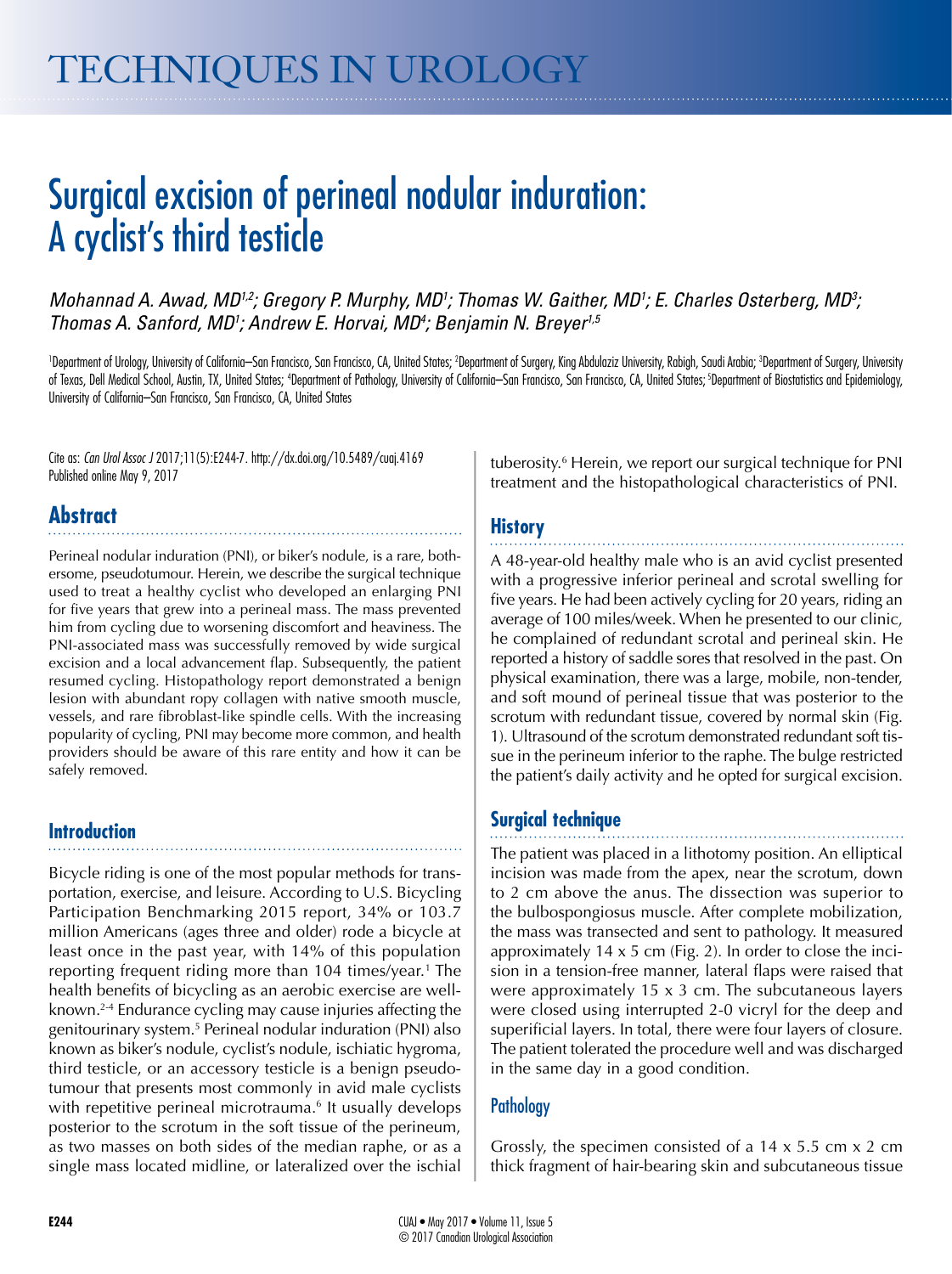

Fig. 1. Large, perineal fat posterior to the scrotum with redundant tissue resembling an accessory testicle (arrow).

with a homogeneous, fibrotic cut surface. The epidermis and dermis were unremarkable microscopically (not shown). The deeper soft tissues showed abundant ropy collagen bundles mixed with native smooth muscle, vessels, and rare fibroblast-like spindle cells. There was no atypia, necrosis, or mitotic activity (Fig. 3).

#### Followup

The patient began cycling roughly two months after the operation with mild discomfort that improved over time. He denied any sexual or urinary side effects. Fig. 4 shows



*Fig. 2.* Excised mass measuring approximately 14 x 5 cm.

the patient's perineum and scrotum in followup, with no signs of residual mass at two months' followup.

### **Discussion**

Although the pathogenesis of PNI is unknown, it may be related to the repetitive compression and friction of the perineal fascia between the bike's saddle and ischial tuberosities.7 Beyond cyclists, this complication has been documented in a patient who was an equestrian and another who tested lawn mowers. $8,9$  It is more commonly seen in males, but recently, five female cases have been reported.<sup>9,10</sup> Its latency period varies from a few weeks to one year. Although the nodule in our case was mobile, most reports state that it is fixed to the soft tissue or ischial tuberosity, has a fibrous to elastic consistency, and is covered by normal skin. $6,7,11$ 



Fig. 3. (A) Microscopically, the excision specimen demonstrated abundant ropy collagen with rare, bland fibroblast-like spindle cells mixed with native smooth muscle and small vessels; *(B)* at higher magnification, some of the collagen bundles showed a hyaline, keloidal quality.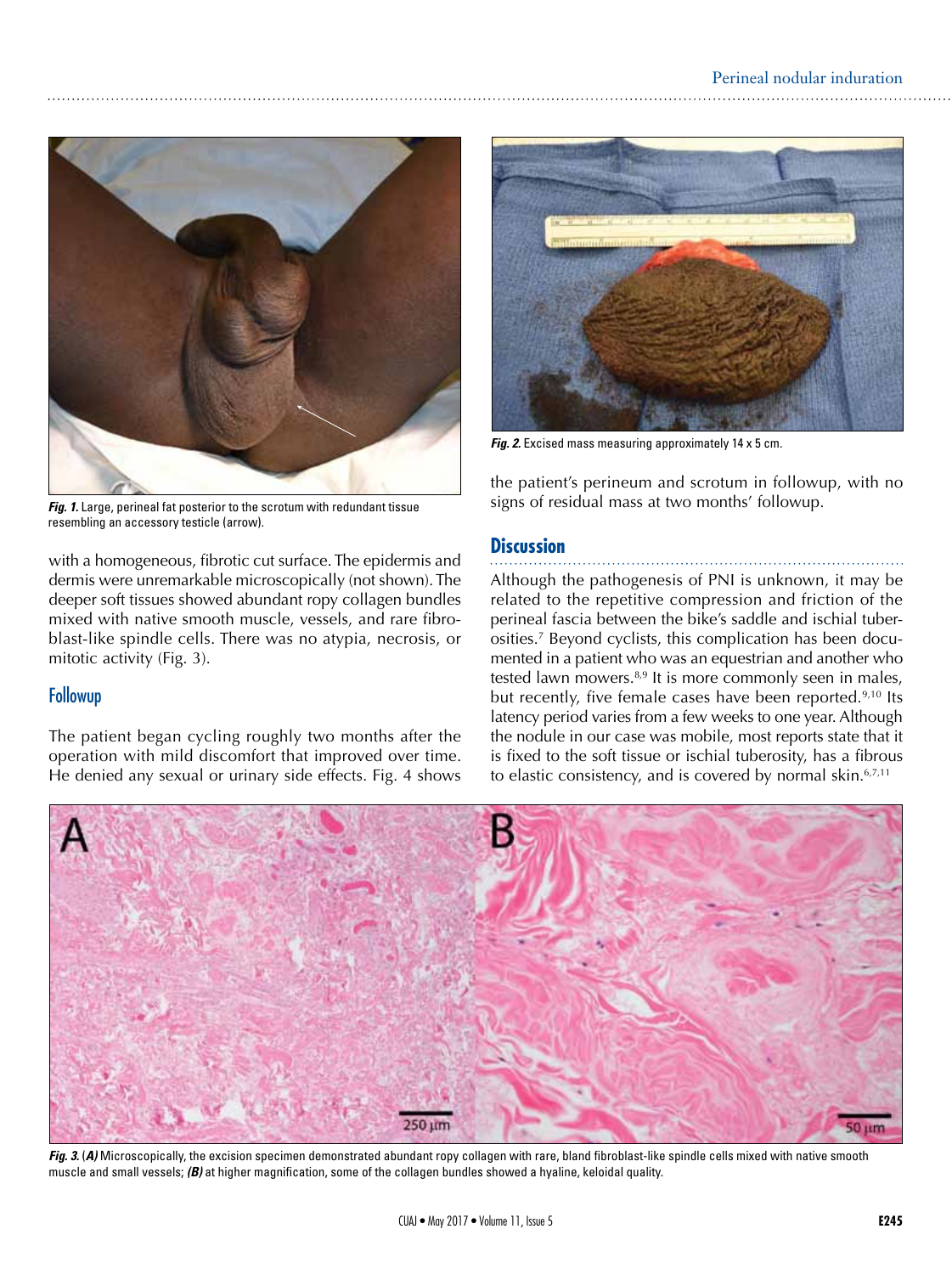

*Fig. 4.* Patient perineum and scrotum at two months' followup showing no signs of residual mass.

The histopathological appearance of PNI varies. It is often characterized by a central pseudocystic space surrounded by fibrous tissue containing fibroblast spindle cells and clusters of small-sized vessels. $7,11,12$  The central pseudocystic space somewhat resembles that seen in ischemic fasciitis, which occur in elderly patients over the bony prominences who are often, though not always, immobilized.13-15 Other possible differential diagnoses are listed in Table 1.

In most cases, history and physical examination can diagnose PNI. Imaging modalities, such as ultrasound and magnetic resonance imaging, may be needed in some cases. Final diagnosis is made by histopathological examination. Primary treatment options include adjustment of cyclist position to change the distribution of weight on the saddle, as well as limiting the source of friction, which includes using adequate saddle/perineal lubricant and proper fitting cycling clothing. Patients can be counselled that there are no reports of spontaneous regression, but it is possible to limit

progression and discomfort. Second, some authors reported that intralesional corticosteroids or hyalurodinase injection may offer some relief. These injections are only preferable for small nodules and may cause subcutaneous atrophy.22,23 Both of the previous treatment options were not suitable for our patient, as the mass was quite large and bothersome. Finally, surgical excision of the mass is the most often used treatment with superior results.6 The technique to remove this mass could vary depending on the exact size and location. With smaller masses, the need to raise local skin flaps as in our case, may not be necessary. For larger masses, if skin flaps cannot be mobilized well enough, a split-thickness skin graft could also be applied to any areas not able to be closed in a tension-free manner.

#### **Conclusion**

PNI is a poorly recognized, rare, bothersome benign pseudotumour that mostly appears in professional and avid cyclists. Diagnosis is made by clinical history and examination. Surgical excision is the treatment of choice. With the increasing popularity of cycling, PNI may become more common, and healthcare providers should be aware of this entity and how it can be safely removed.

Competing interests: This research was funded by the Bicycle React Grant. The authors report no competing personal or financial interests.

This paper has been peer-reviewed.

#### References

1. PeopleforBikes. U.S. Bicycling Participation Benchmarking Study Report 2015. July 20, 2016]; Available at http://b.3cdn.net/bikes/7b69b6010056525bce\_ijm6vs5q1.pdf. Accessed March 24, 2017.

| Table 1. Differential diagnoses for perineal nodular induration                          |                                                                                                                                                               |
|------------------------------------------------------------------------------------------|---------------------------------------------------------------------------------------------------------------------------------------------------------------|
| <b>Differential diagnosis</b>                                                            | <b>Histolopathological features</b>                                                                                                                           |
| Ischemic fasciitis <sup>13-15</sup>                                                      | Outer fringe of mitotically active fibroblasts and occasional ganglion-like cells and small vessels<br>surrounding a central zone of necrobiosis              |
| Cellular angofibrom* <sup>16</sup>                                                       | Uniformly moderately cellular with plump, bland spindle cells, hyalinized round, thick and walled<br>vessels may contain adipose tissue                       |
| Angiomyofibroblastoma-like tumour<br>of the male genital tract*17                        | Alternating hypercellular and hypocellular areas with clusters of rounded, epithelioid cells around<br>numerous small vessels                                 |
| Mammary type fibroblastoma*18                                                            | Well-circumscribed, more cellular, and lacks a central zone pattern. Bundles of thick, ropy collagen<br>with inconspicuous vessels may contain adipose tissue |
| Massive localized lymphedema <sup>19</sup>                                               | Edematous stroma, dilated vascular channels, and mature adipose tissue separated by fibrous<br>septa                                                          |
| Prepuberal vulvar formation <sup>20</sup>                                                | Poorly marginated, hypocellular tumours, formed by bland of spindle-shaped cells in a<br>collagenous to edematous or myxoid stroma                            |
| Childhood asymmetric labium majus<br>enlargement <sup>21</sup>                           | Rare to moderate cellular interconnected fibrous bands, encircled lobules of fat, vessels, and<br>nerves                                                      |
| *These three entities are closely related and may represent variants of a single entity. |                                                                                                                                                               |